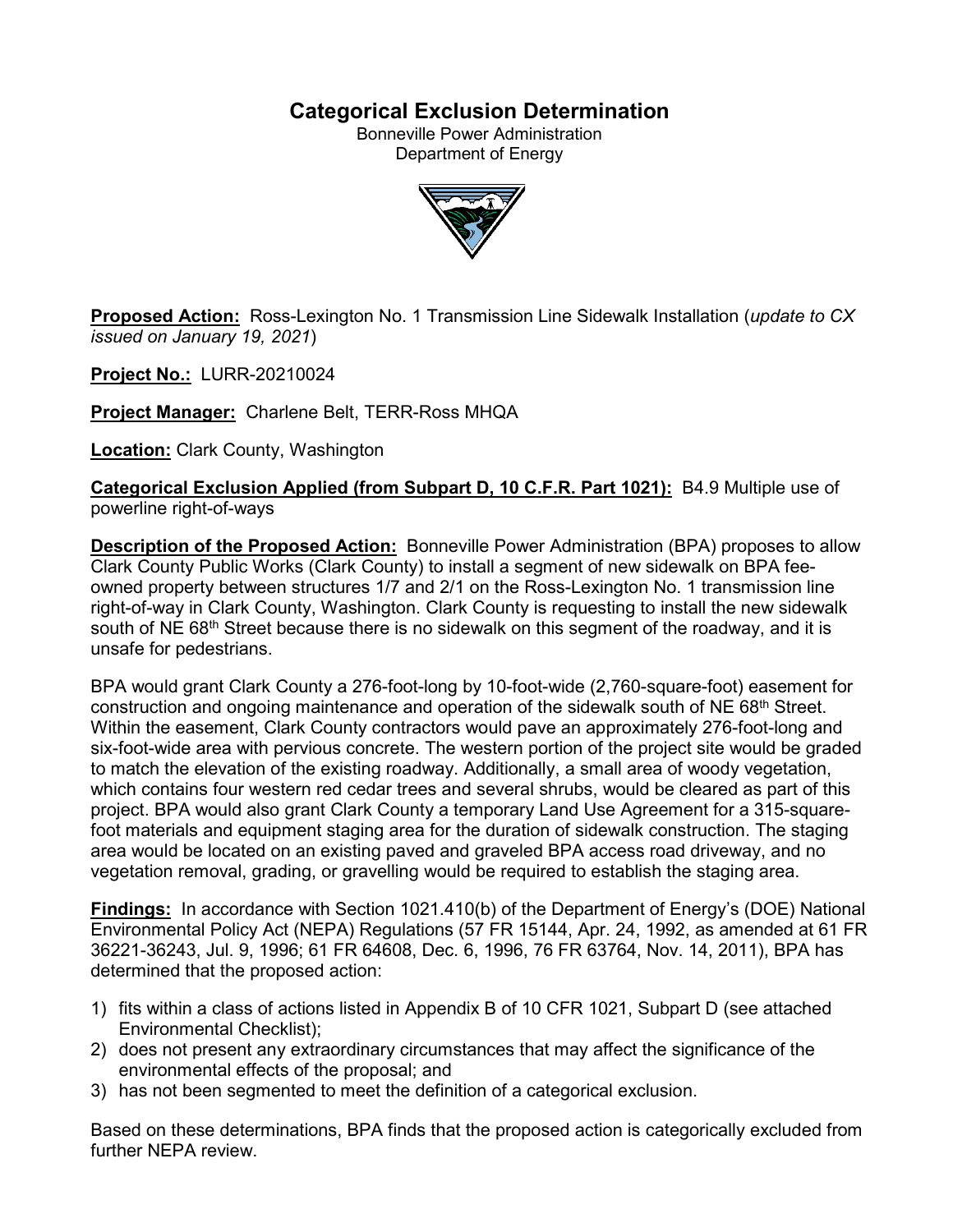*/s/ W. Walker Stinnette* W. Walker Stinnette Contract Environmental Protection Specialist Flux Resources, LLC

Reviewed by:

*/s/ Carol Leiter* Carol Leiter Supervisory Environmental Protection Specialist

Concur:

*/s/ Sarah T. Biegel April 15, 2022* Sarah T. Biegel Date NEPA Compliance Officer

Attachment(s): Environmental Checklist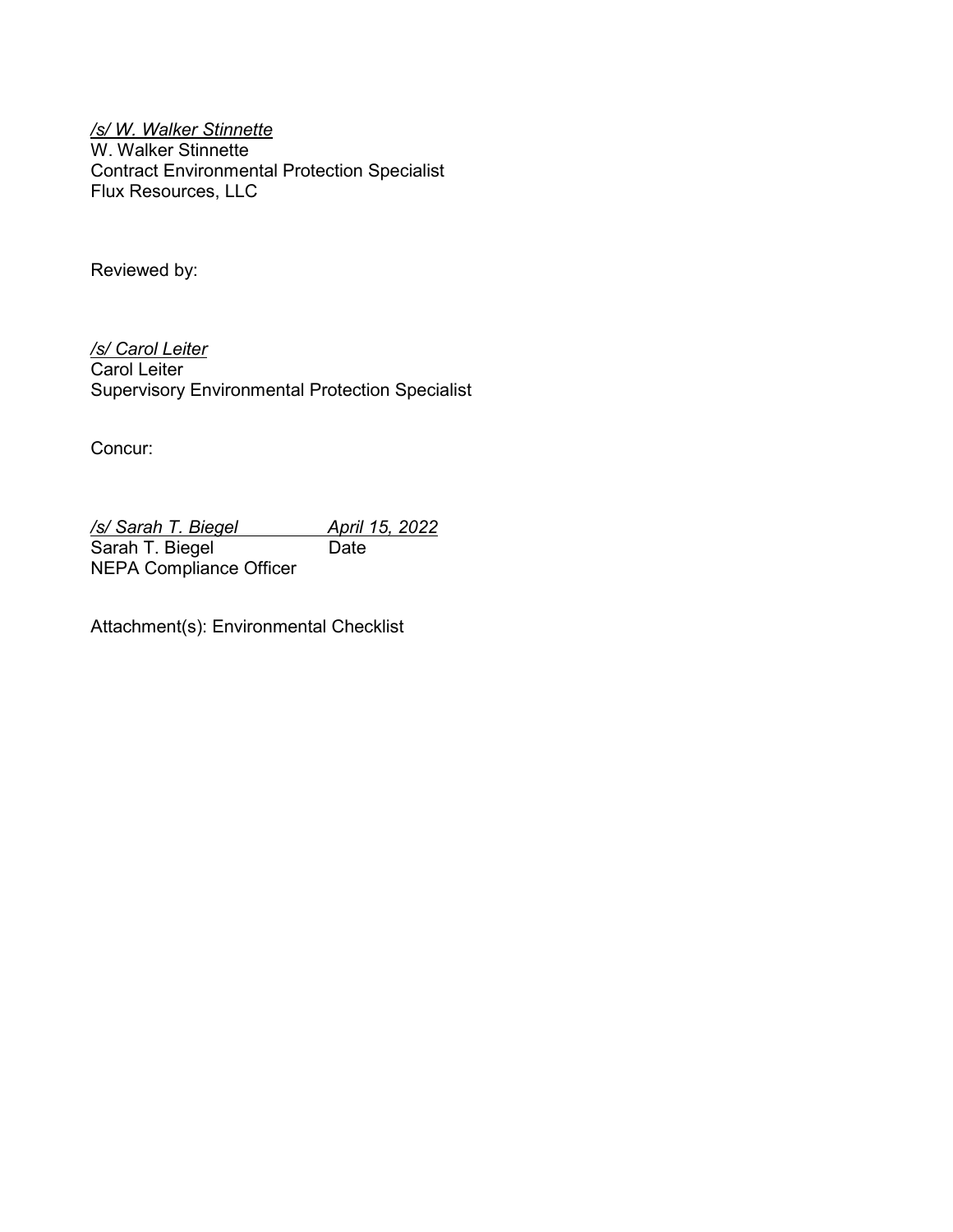# **Categorical Exclusion Environmental Checklist**

This checklist documents environmental considerations for the proposed project and explains why the project would not have the potential to cause significant impacts on environmentally sensitive resources and would meet other integral elements of the applied categorical exclusion.

**Proposed Action:** Ross-Lexington No. 1 Transmission Line Sidewalk Installation (*update to CX issued on January 19, 2021*)

# **Project Site Description**

The project site is located on BPA fee-owned property between structures 1/7 and 2/1 on the Ross-Lexington No. 1 transmission line in Clark County, Washington (Township 2 North, Range 1 East, Section 11). The site abuts the south side of NE 68<sup>th</sup> Street and is currently covered primarily by grasses, with an area of trees (e.g., western red cedar) and shrubs on the eastern portion of the right-of-way. The surrounding area consists of public (park) and low- and medium-density residential land uses. There are no wetlands or surface waters within or nearby the project site.

# **Evaluation of Potential Impacts to Environmental Resources**

### **1. Historic and Cultural Resources**

Potential for Significance: No

Explanation: The Ross-Lexington No. 1 Transmission Line is eligible for listing in the National Register of Historic Places. However, the line's character-defining features would not be impacted visually or structurally by the proposed work, and the work area was previously modified and artificially leveled during construction of the transmission line and adjacent roadway. Therefore, a BPA archaeologist determined on December 14, 2020, that the proposed undertaking would have no potential to cause effects to historic properties.

# **2. Geology and Soils**

Potential for Significance: No

Explanation: There would be moderate soil disturbance from the installation of a new sidewalk. The maximum depth of disturbance would be three feet. Standard construction best management practices would prevent soil erosion and sedimentation.

### **3. Plants (including Federal/state special-status species and habitats)**

Potential for Significance: No

Explanation: Moderate ground disturbance is anticipated. The project would occur in BPA right-ofway that is currently managed for low-growing vegetation. Approximately 2,445 sq. ft. grass and 315 sq. ft of trees and shrubs would be cleared. In total, four western red cedar trees would be removed. No special-status plant species or habitats are present.

Notes:

• Reseed temporarily disturbed areas with a native, regionally-appropriate seed mix.

# **4. Wildlife (including Federal/state special-status species and habitats)**

Potential for Significance: No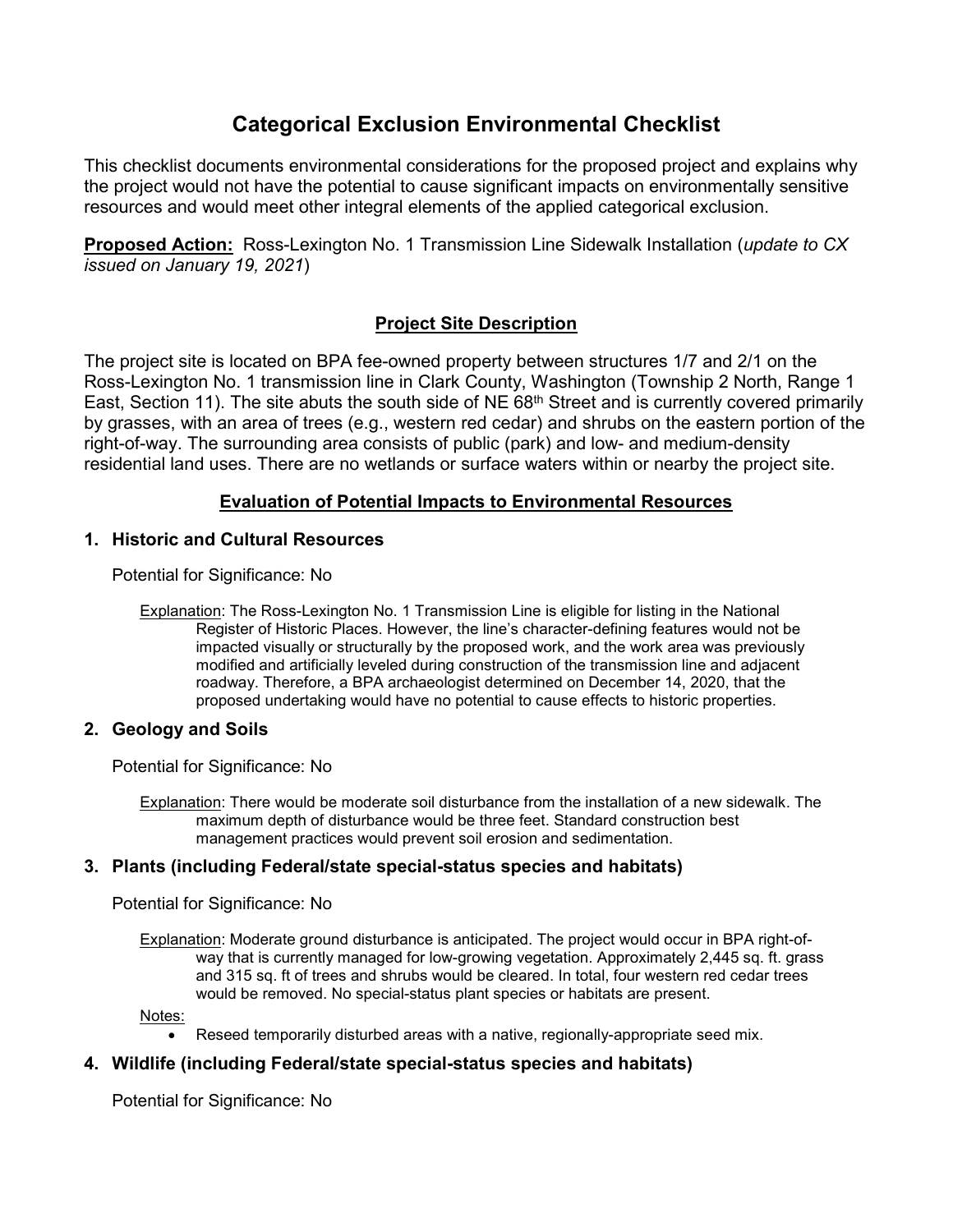Explanation: Minor and temporary wildlife disturbance could occur from construction noise. However, wildlife species that could be present in the area would likely be habituated to this level of disturbance given surrounding land uses. The work would occur in maintained BPA right-of-way. There are no special-status species or habitats present.

### **5. Water Bodies, Floodplains, and Fish (including Federal/state special-status species, ESUs, and habitats)**

Potential for Significance: No

Explanation: There are no water bodies, floodplains, or fish within one mile of the project area. The project activities would not impact these resources.

#### **6. Wetlands**

Potential for Significance: No

Explanation: There are no wetlands within one-quarter mile of the site.

#### **7. Groundwater and Aquifers**

Potential for Significance: No

Explanation: No new wells proposed. The maximum depth of disturbance would be three feet and would not impact groundwater or aquifers.

#### **8. Land Use and Specially-Designated Areas**

Potential for Significance: No

Explanation: There would be no change in land use or specially-designated area as a result of this project.

#### **9. Visual Quality**

Potential for Significance: No

Explanation: There would be minor visual changes to the project area due to the installation of the sidewalk and the removal of vegetation. However, the visual changes would be consistent with the existing transmission line right-of-way and surrounding residential area. The new sidewalk would match the materials and dimensions of an existing sidewalk to the east of the site. The removal of vegetation would increase the visibility of transmission structures and lines for nearby residents.

#### **10. Air Quality**

Potential for Significance: No

Explanation: Short-term dust and vehicle emissions would occur during construction.

#### **11. Noise**

Potential for Significance: No

Explanation: Temporary construction noise would occur during daylight hours. No ongoing noise increase is expected for this area as a result of this project.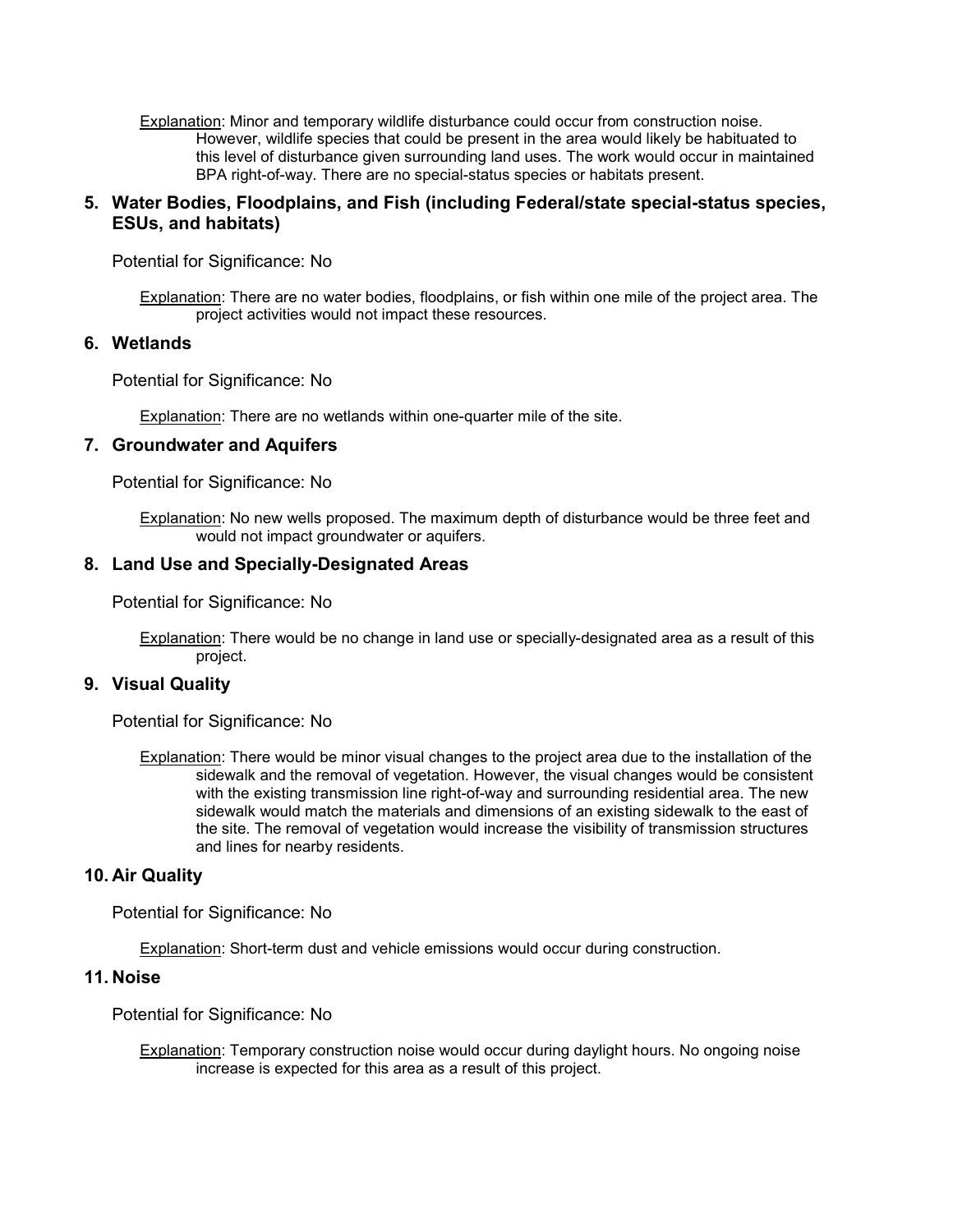### **12. Human Health and Safety**

Potential for Significance: No

Explanation: No impacts to human health and safety area anticipated to result from this project.

## **Evaluation of Other Integral Elements**

The proposed project would also meet conditions that are integral elements of the categorical exclusion. The project would not:

**Threaten a violation of applicable statutory, regulatory, or permit requirements for environment, safety, and health, or similar requirements of DOE or Executive Orders.**

Explanation: N/A

**Require siting and construction or major expansion of waste storage, disposal, recovery, or treatment facilities (including incinerators) that are not otherwise categorically excluded.**

Explanation: N/A

**Disturb hazardous substances, pollutants, contaminants, or CERCLA excluded petroleum and natural gas products that preexist in the environment such that there would be uncontrolled or unpermitted releases.**

Explanation: N/A

**Involve genetically engineered organisms, synthetic biology, governmentally designated noxious weeds, or invasive species, unless the proposed activity would be contained or confined in a manner designed and operated to prevent unauthorized release into the environment and conducted in accordance with applicable requirements, such as those of the Department of Agriculture, the Environmental Protection Agency, and the National Institutes of Health.**

Explanation: N/A

# **Landowner Notification, Involvement, or Coordination**

Description: Clark County would notify adjacent landowners of the project via mailings.